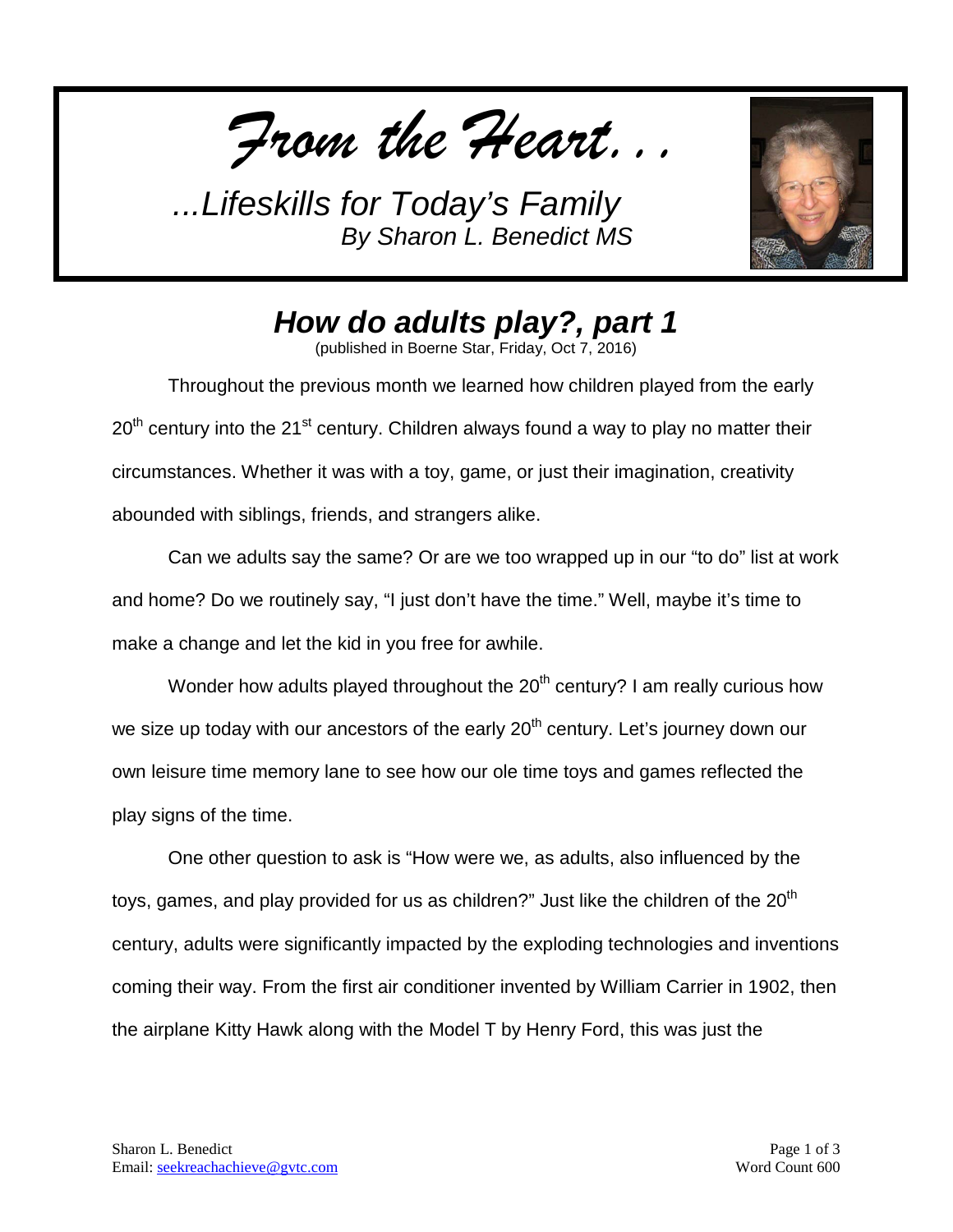beginning within the first decade. From these few, people became more mobile and leisure together with travel became the destination for many.

According to the National Endowment for the Humanities (NEH) course offered for teachers [\(https://edsitement.neh.gov/launchpad-having-fun-economics-leisure\)](https://edsitement.neh.gov/launchpad-having-fun-economics-leisure) titled, *Launchpad: Having Fun: The Economics of Leisure* (created October 18, 2010), "By 1900, there were more than 29 million people in the American workforce including men, women, and children. Americans worked an average of 59 hours per week and usually received Saturday afternoons and Sundays off. Many companies provided unpaid leave to their employees. How do you think Americans might have spent their leisure time a century ago?" Some examples of the first decade of the 20<sup>th</sup> century were bike riding, carriage rides, football teams, bathers in the surf like in Atlantic City, even a roller coaster, Loop the Loop in Coney Island, fishing in the Adirondacks, and May Pole Dancing in Central Park, New York.

In another course offered by the NEH, *Having Fun: Leisure and Entertainment at*  the Turn of the Twentieth Century [[https://edsitement.neh.gov/lesson-plan/having-fun](https://edsitement.neh.gov/lesson-plan/having-fun-leisure-and-entertainment-turn-twentieth-century#sect-thelesson)[leisure-and-entertainment-turn-twentieth-century#sect-thelesson,](https://edsitement.neh.gov/lesson-plan/having-fun-leisure-and-entertainment-turn-twentieth-century#sect-thelesson) source: *"The People at Play,"* World's Work (1902)], "In a time of profound social and cultural change, the increasingly mechanized urban environment left many feeling anxious. The construction of parks in urban areas, the recommendation of physical exercise as a way to ward off stress, and the rise of spectator sports became part of the leisure landscape in the United States. Vaudeville, dance halls, and motion pictures became popular, while new modes of travel allowed Americans to escape to mountain and seaside resorts."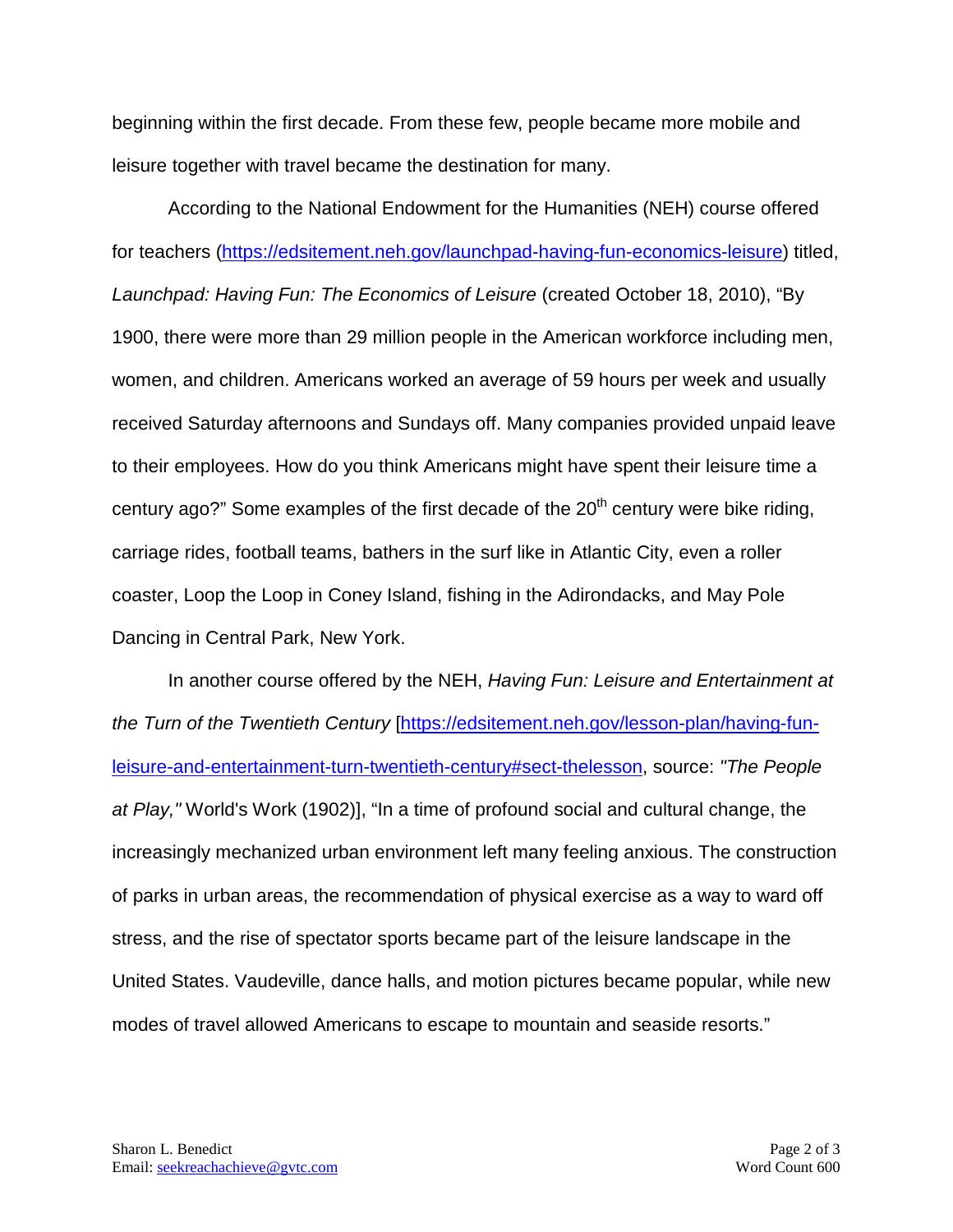Although many of the early century's mode of leisure, games, and toys for adults continued into the 20<sup>th</sup> and today, such as card playing, weekend band concerts in the local park, buggy rides into town by our more rural folk, and more, the new inventions and their innovative applications started our nation on an adventurous leisure path that never before existed.

One creative venue actually accelerated all the many ways adults began to play in the early 20<sup>th</sup> century and beyond. In the next article, this venue will give you something to sing about . . . hint, hint!

--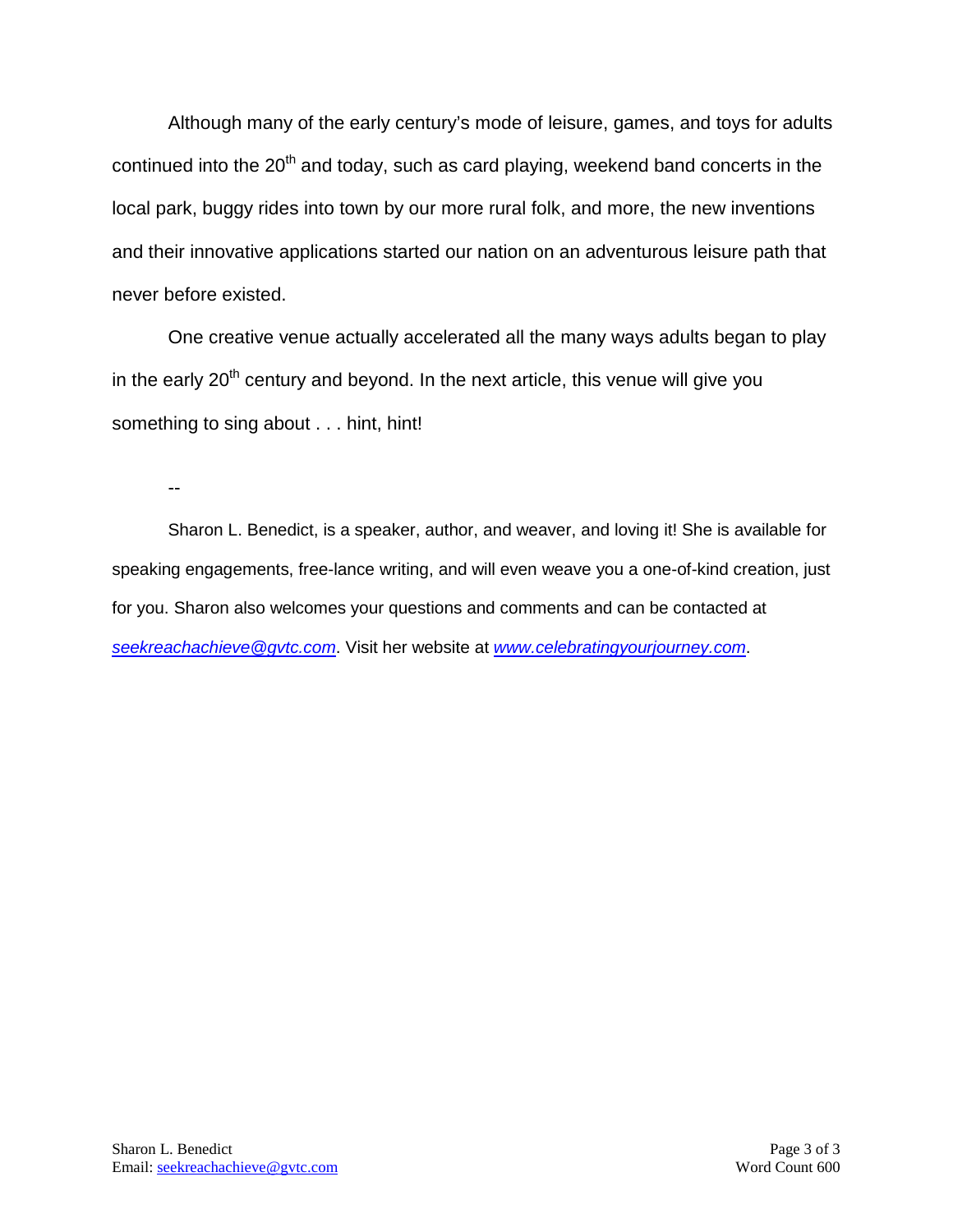*From the Heart...*



## *How do adults play?, part 2*

(published in Boerne Star, Friday, Oct 14, 2016)

As we cruise through how adults played in the early  $20<sup>th</sup>$  century, we find that many of the leisure activities, games, and toys have continued in the  $20<sup>th</sup>$  and  $21<sup>st</sup>$ century, such as card playing, weekend band concerts in the local park, buggy rides into town by our more rural folk, and more. These early new inventions and innovative applications started our nation on an adventurous leisure path that never before existed.

Throughout our nation, families began to travel more frequently on those new contraptions like the automobile and aero plane; then came the movies and radio. One creative venue actually accelerated all the many ways adults began to play and sing about. And it wasn't only the exploding sports scene that transformed how we played but the songs about sports and past time activities.

According to *Songs of Sports and Pasttimes* (Online Text. Retrieved from the Library of Congress, [https://www.loc.gov/item/ihas.200197829/\)](https://www.loc.gov/item/ihas.200197829/) "American popular song emerged in the same era that American leisure culture began to develop, and sports such as baseball and football began to take on their present, distinctly American forms. As transportation improved, professional entertainers and traveling shows and circuses became regular visitors throughout the country. Transportation itself also became a form of recreation. In many cases, the songs themselves directed the activity. In 1915,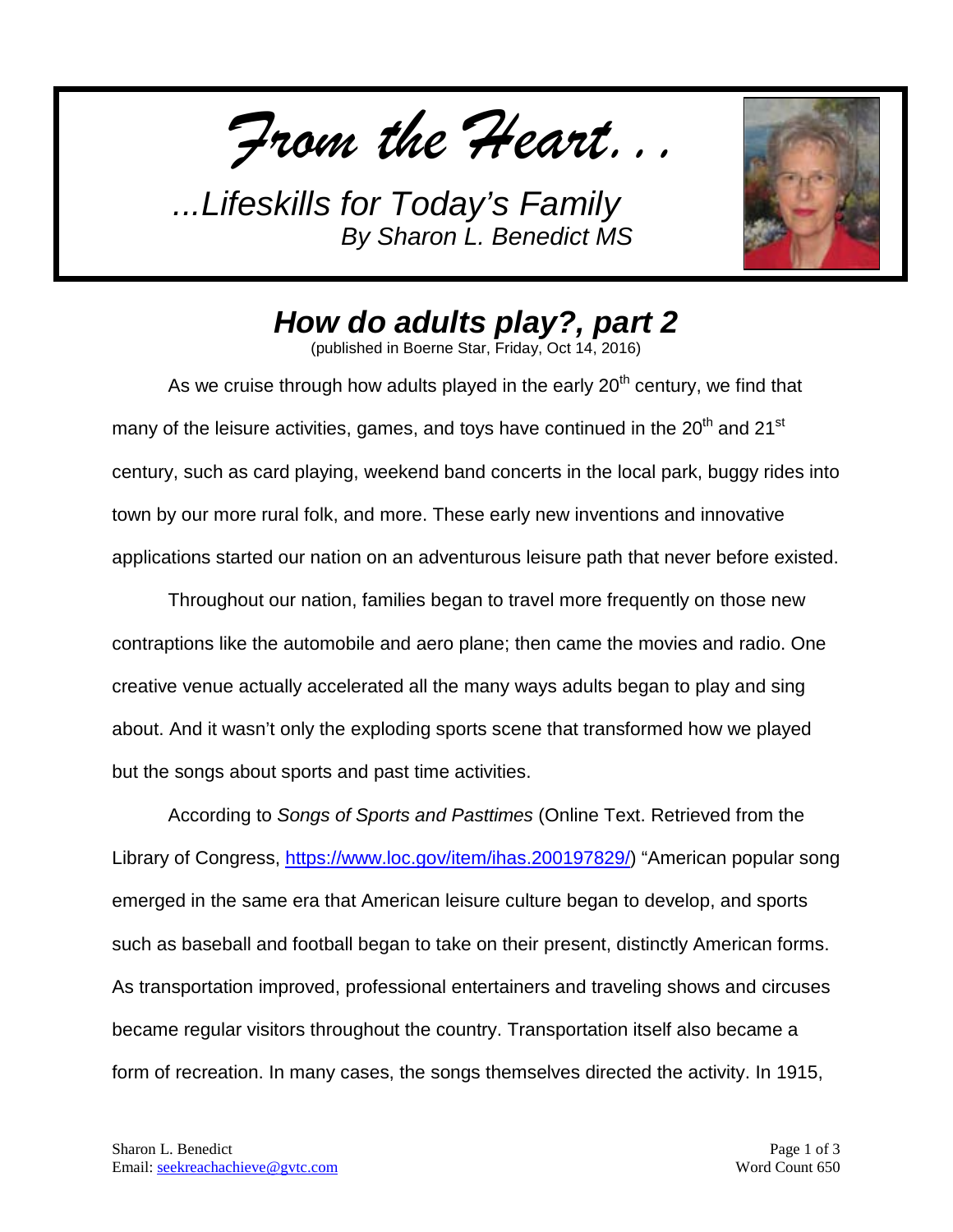Conway's Band recorded a medley of children's game songs, many quite old and some still familiar nearly a hundred years later. Adults had their own musical games in the form of dances that included musical commands from callers and singers that forced them to change direction or partners."

Let us also not forget that the growing popularity of movies propelled songwriting to new levels. Here's a few examples sung by The Peerless Quartet: *Since Mother Goes to the Movie Shows* (hear song: [https://www.loc.gov/item/jukebox.4261\)](https://www.loc.gov/item/jukebox.4261) and *Take Your Girlie to the Movies* [\(https://www.loc.gov/item/jukebox.7170\)](https://www.loc.gov/item/jukebox.7170).

Now when it come to sports, who hasn't heard the classic 1908 song, *Take me out to the ball game*! written by Jack Norworth with music by Albert Von Tilzer. You may not have heard their names but surely the song! Norworth wrote the lyrics on a scrap piece of paper on a train ride to Manhattan, New York. Then he handed the lyrics to Albert Von Tilzer who composed the music that was published by the York Music Company and within the same year a hit record was birthed. Here's another baseball song you may not have known, *The Baseball Rag* 

## [\(https://www.loc.gov/item/jukebox.3332\)](https://www.loc.gov/item/jukebox.3332).

Now let's venture with a few song about trains and cars that took families to the beach and got them sailing. Songs popped up like *Come Take a Swim in My Ocean*  [\(https://www.loc.gov/item/jukebox.1695\)](https://www.loc.gov/item/jukebox.1695). The American Quartet popularized *Sailing Down the Chesapeake Bay* in 1912 [\(https://www.loc.gov/item/jukebox.3356\)](https://www.loc.gov/item/jukebox.3356).

Now when it comes to a subway, Walter Van Brunt brought us *Subway Glide* [\(https://www.loc.gov/item/jukebox.2690\)](https://www.loc.gov/item/jukebox.2690). Now let's get off the ground as the "aeroplane" was coming of age in the early  $20<sup>th</sup>$  century. Although not too many initially would be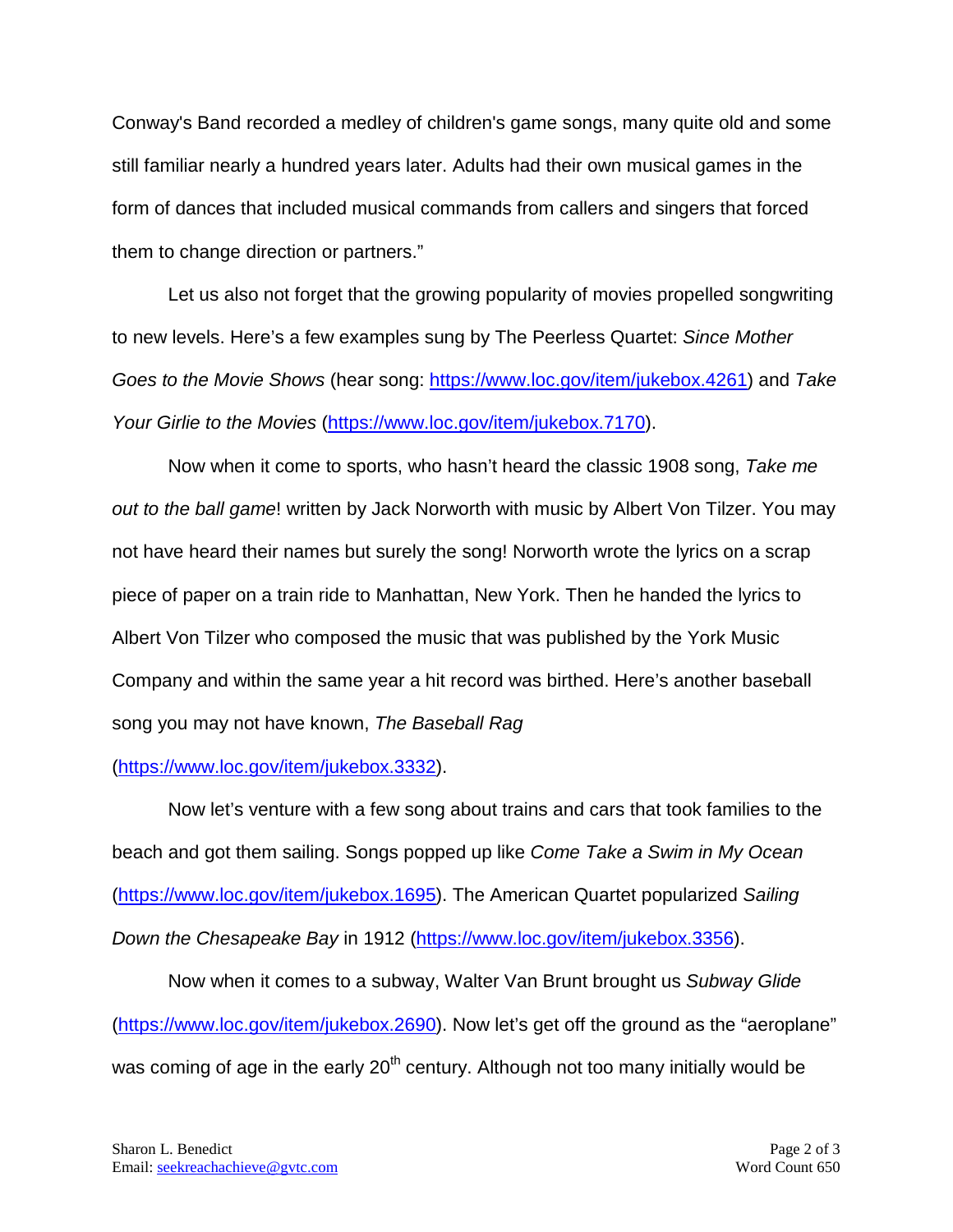able to take a fun ride in a plane, by 1909, the Haydn Quartet sang *Up in My Aeroplane* [\(http://www.loc.gov/jukebox/recordings/detail/id/1696/\)](http://www.loc.gov/jukebox/recordings/detail/id/1696/). Then the next year, came *Come Josephine, In My Flying Machine* [\(https://www.loc.gov/item/jukebox.2093\)](https://www.loc.gov/item/jukebox.2093).

I bet there is just about a song for any sport or leisure time activity known to mankind. Whether the song is about a the movies, buggy ride, sailing, flying, roller skating, all the way to hot rods and surfing, these songs through the generations chronicled our history and heritage of innovation, invention, and just having good ole fashioned fun. In the next article, according to some leisure time per capita is still the same today as it was in 1900, although work and school hours are a different story. Let's have a look next issue.

--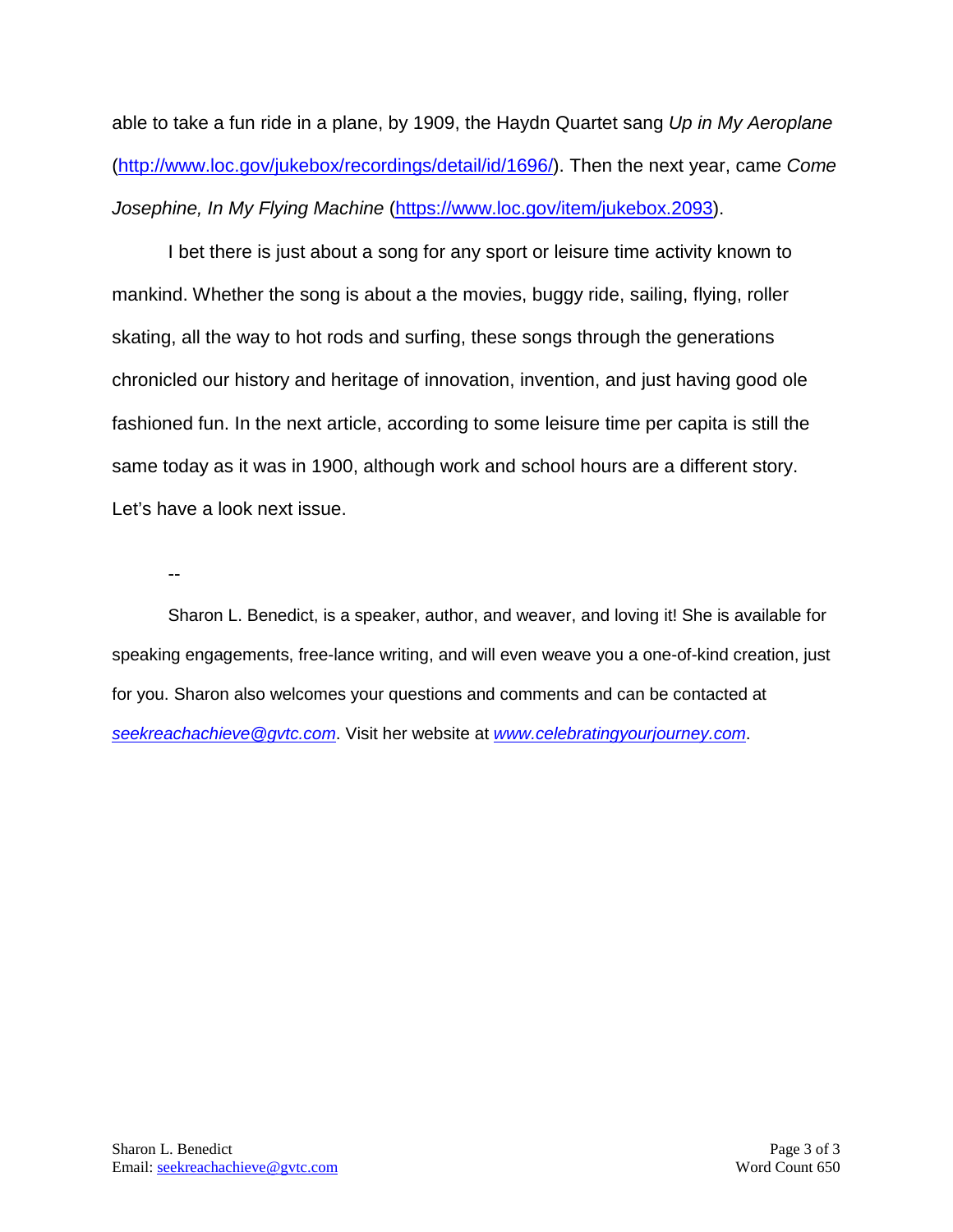*From the Heart...*



*How do adults play?, part 3*

(published in Boerne Star, Friday, Oct 21, 2016)

With the many innovations and inventions in the 20<sup>th</sup> century, deciding how to "play" exploded across our nation. And no matter the sport or leisure time activity chosen there was undoubtedly a song written and song about it.

You would then assume that leisure time per capita for the late 20<sup>th</sup> century and into the 21<sup>st</sup> century kept exponentially rising. From the 1930s to the 1990s, experts declare leisure did in fact substantially increase. Yet, according to a few other experts, leisure time per capita basically remains the same today as it was in 1900. It seems it all depends on how you measure "per capita."

According to Valerie A. Ramey in her 2006 working paper, *A Century Of Work And Leisure*, ( [www.nber.org/papers/w12264\)](http://www.nber.org/papers/w12264) published by the National Bureau of Economic Research, what changed was how we used our time at work and school. Let's have a look and how it all "plays" out.

Although standard measures of hours worked suggest leisure time did increase, her paper shows something a little different. In Ramey's paper a comprehensive per capita measure of non-leisure hours was developed ". . . that includes market work, home production, commuting and schooling for the last 105 years . . . The new measures reveal a number of interesting 20<sup>th</sup> Century trends. First, 70 percent of the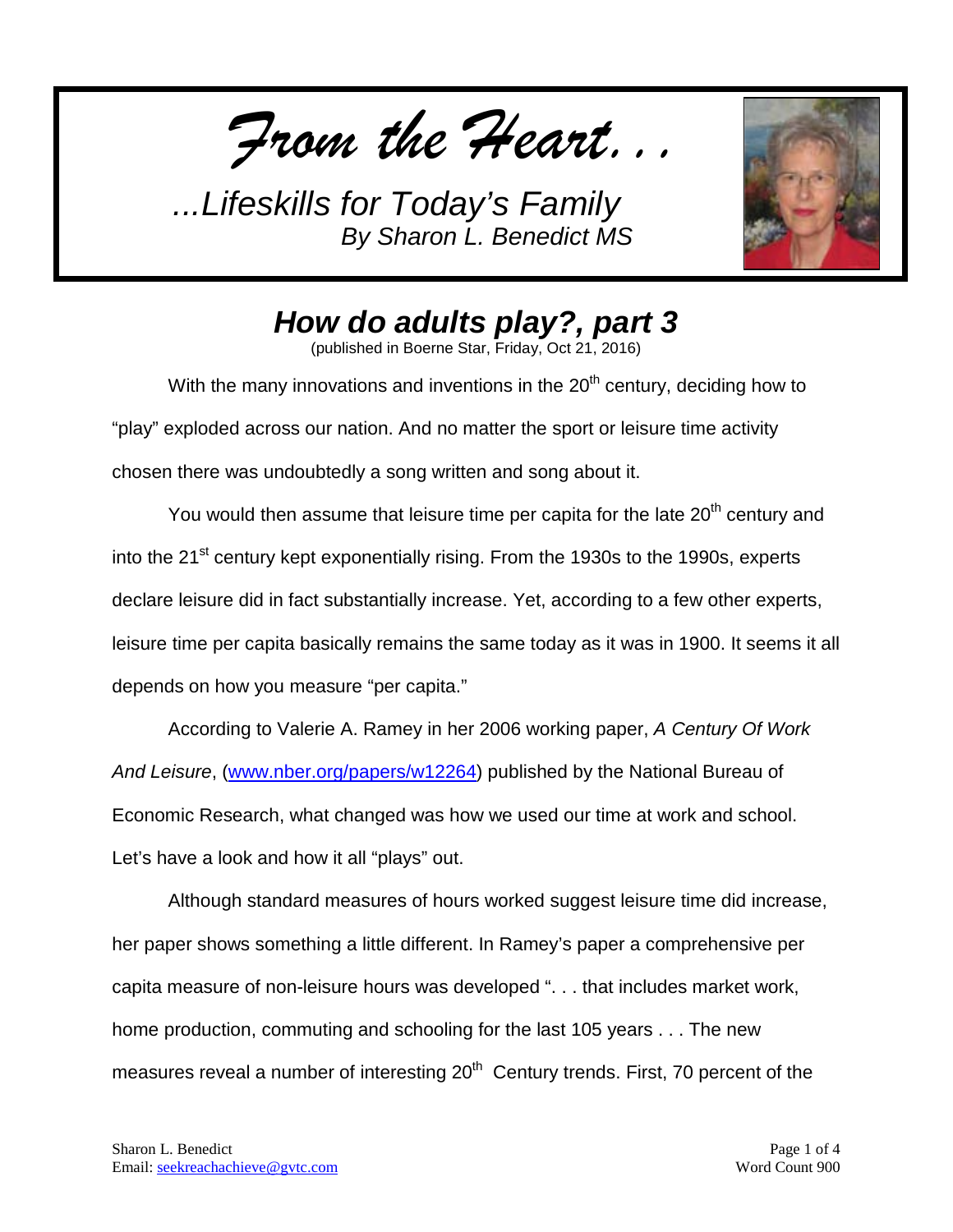decline in hours worked has been offset by an increase in hours spent in school. Second, contrary to conventional wisdom, average hours spent in home production are actually slightly higher now than they were in the early part of the 20th Century."

One key reason why Ramey's conclusion are different, and possibly more accurate, is that virtually most all other data excludes government workers, children, and adults over the age of 65 in their calculations. Ramey's report more clearly reflect what was going on throughout the  $20<sup>th</sup>$  century, since many children worked on farms and factories in the early part of the  $20<sup>th</sup>$  century, as did adults age 65 and older. As the years moved on, traditional hours worked may have gone down but were replaced by more education hours and home responsibilities. In addition, there with public education and expanding public sector, the number of government employees increased considerably.

Adding all that up, gives us a clearer ratio of work to leisure that tells us that 20<sup>th</sup> century leisure time didn't go up much at all. In addition, Ramey defines "leisure" as "... activities that give direct enjoyment . . .The activities with the highest enjoyment scores (sex, playing sports, etc.) are ones that one would generally classify as leisure." While others have some classified as work (i.e. Home Production), leisure activities for Ramey include talking to, playing with, and reading to children as high enjoyment activities.

From 1900 to 1965, these enjoyable activities were not a routine part of family life. Yet as the years moved on, they became increasingly important way time was spent. Historical studies generally include in home production planning, purchasing, care of family members, general cleaning, care of the house and grounds, preparing and clearing away food, making, mending, and laundry of clothing and other household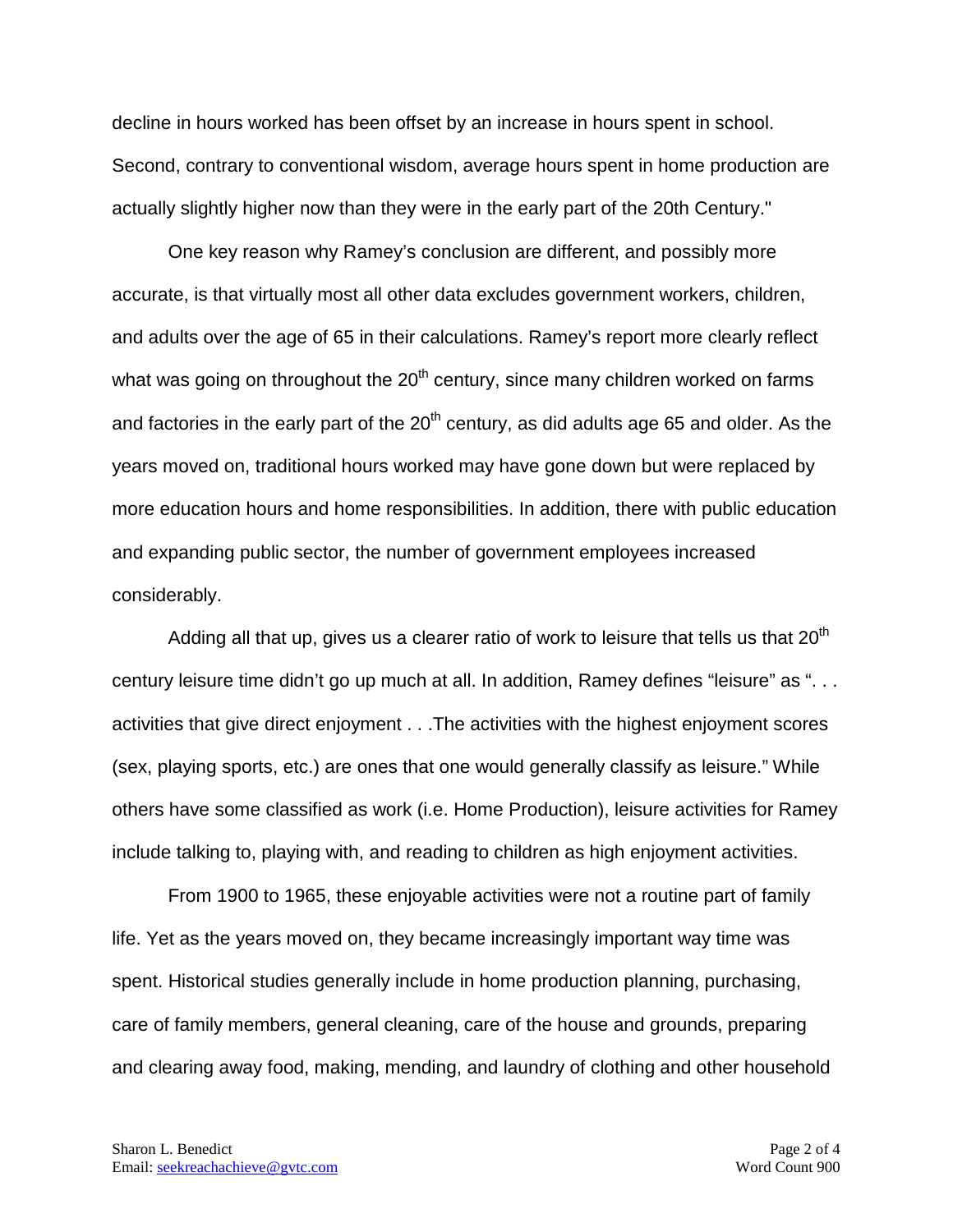textiles. Home production as work also includes ". . . basic child care plus time spent in homework help, teaching, and meeting with teachers." The trends later in the  $20<sup>th</sup>$ century show ". . . average annual market hours per capita have only fallen by about 140 hours, rather than 550 hours. School hours, on the other hand, have increased by 100 hours." Per capita home production hours are only slightly higher, 67 hours annually, than in 1900.

When it comes to leisure, Ramey includes personal care in her calculations, believing it gives "substantial enjoyment." And while others do not include sleep time in any calculation, Ramey works from a 24 hours, 365 days per year model. While some of us may not consider these leisure time, here's the one on the top of the list: Sex!

Guess what is next? Yep, it's Playing Sports! Then comes Fishing, Art, Music, going to Bars/lounges, Play with kids/hug/kiss, Talk/read to Kids, Sleep, Church, Attend Movies, Pet care, Classes, Read, Walk, Work Break, Meals Out, Visit, Talk with Family, Lunch Break, Meal at Home, TV, Read Paper, Knit/Sew, Recreational Trip, Hobbies, Exercise, Meetings, Doctor, Dentist, Bathe. I can surely understand about Sex and Sports being on the top, but can you believe Doctor and Dentist is on the list (albeit the lower part of the list) of leisure activities!

So, what floats your "fun" boat? And let's not go the "X-rated" route here, ok? How would you order Ramey's Leisure list here? Anything you find fun that's not on the list? For myself, I would add shopping, wouldn't you? Or maybe not if you are of the male gender, unless it was for a new car or workshop gadget, right?

Wherever you find fun may it ward off the stress of life, bring you joy and laughter, and strengthen the love and care you have for your family. In the next article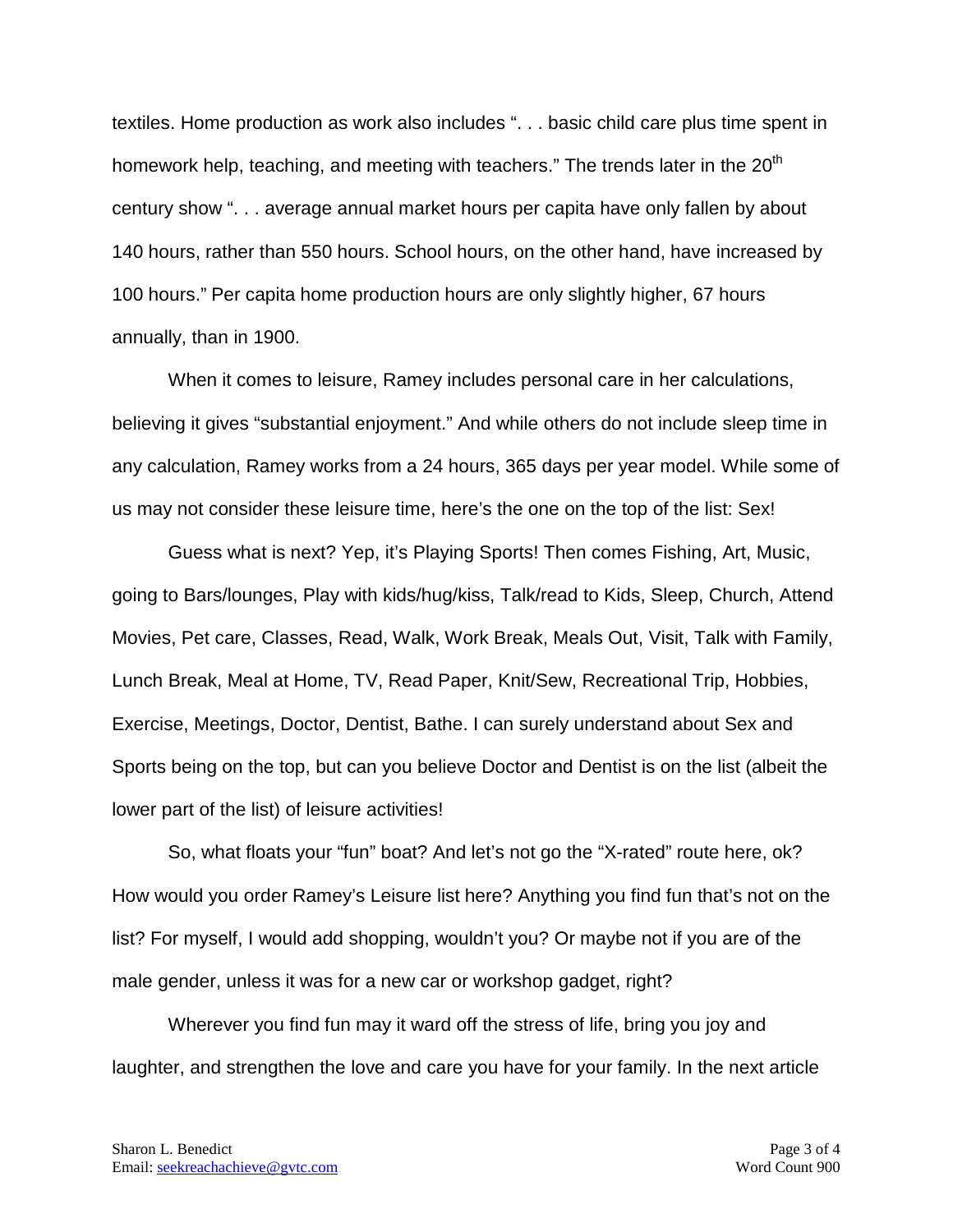or two before November 8 elections, I just may be going a little political on you. I will strive to be polite as I move into the next month's lifeskill, *Reflections.*

--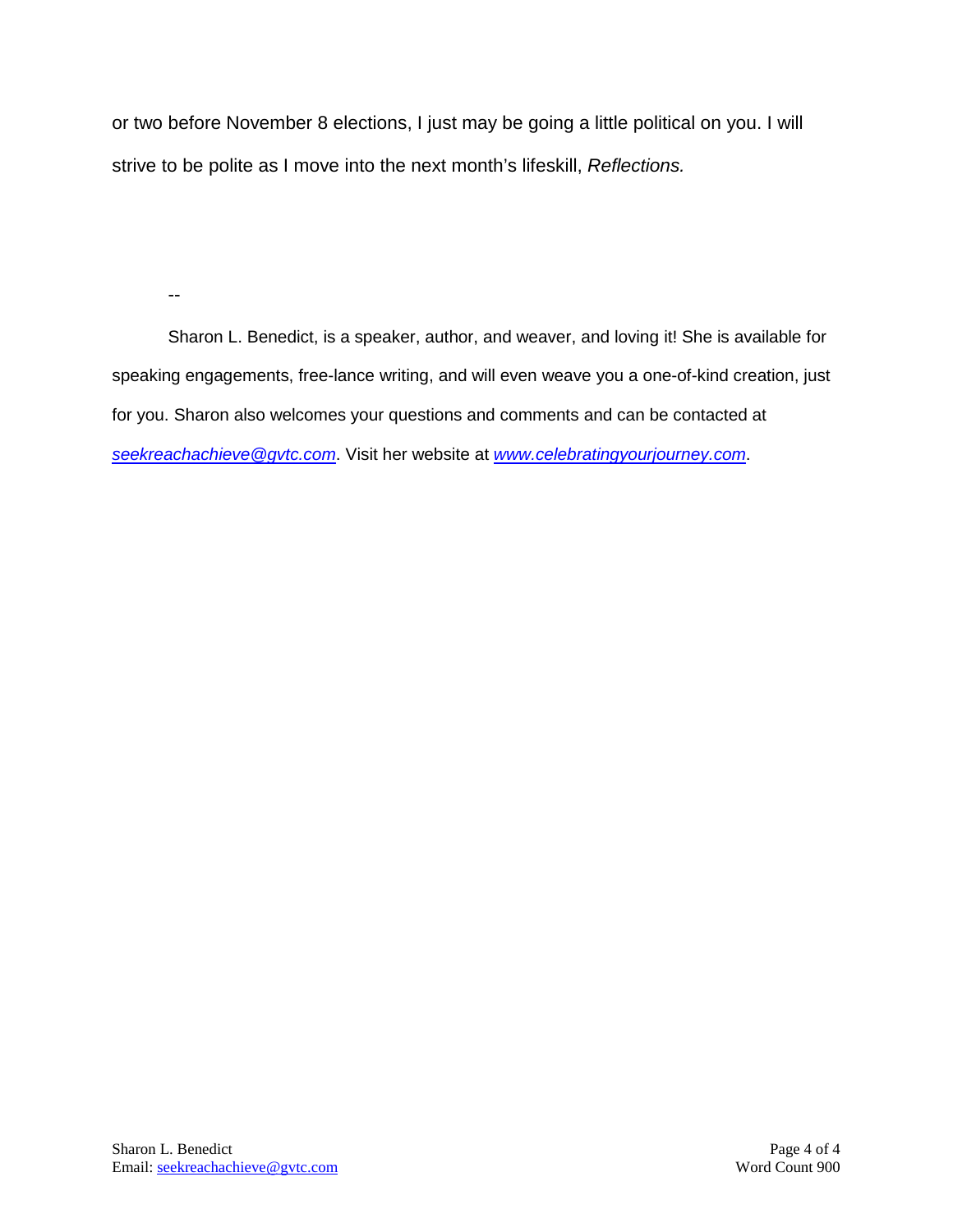*From the Heart...*



*Is being politely political even possible? Part 1*

(published in Boerne Star, Friday, Oct 28, 2016)

As early voting continues this week and next, how have your conversations been with your family and neighbors? Have those front yard talks stayed polite or heated up a little? Maybe for many of us we tend to vent more on Facebook or some other social network because it simply seems "safer" to do so.

For most of us we more likely look for someone who agrees with us rather than talk with or challenge someone in the opposite camp. Yet, you wouldn't think so with some of the "tweets" you read this week, even from the candidates. Even our media is having a heyday with the rants and raves happening just about every hour on the hour. So, where do we find some sanity in the midst of it all?

How about starting with shifting what you see, hear, and read, particularly from the media and social networks from both camps. Maybe it's time to do your own research not only on what the candidates and platforms support and check out some of the voting guides out there. You can even print out a sample ballot to use in your research on each candidate. This research exercise needs to be broadened beyond the presidential candidates to the many federal, state, and local ones vying for your vote.

Here are some resources that may prove helpful no matter what your political persuasion. You may be saying at this point, "I just don't have the time to do the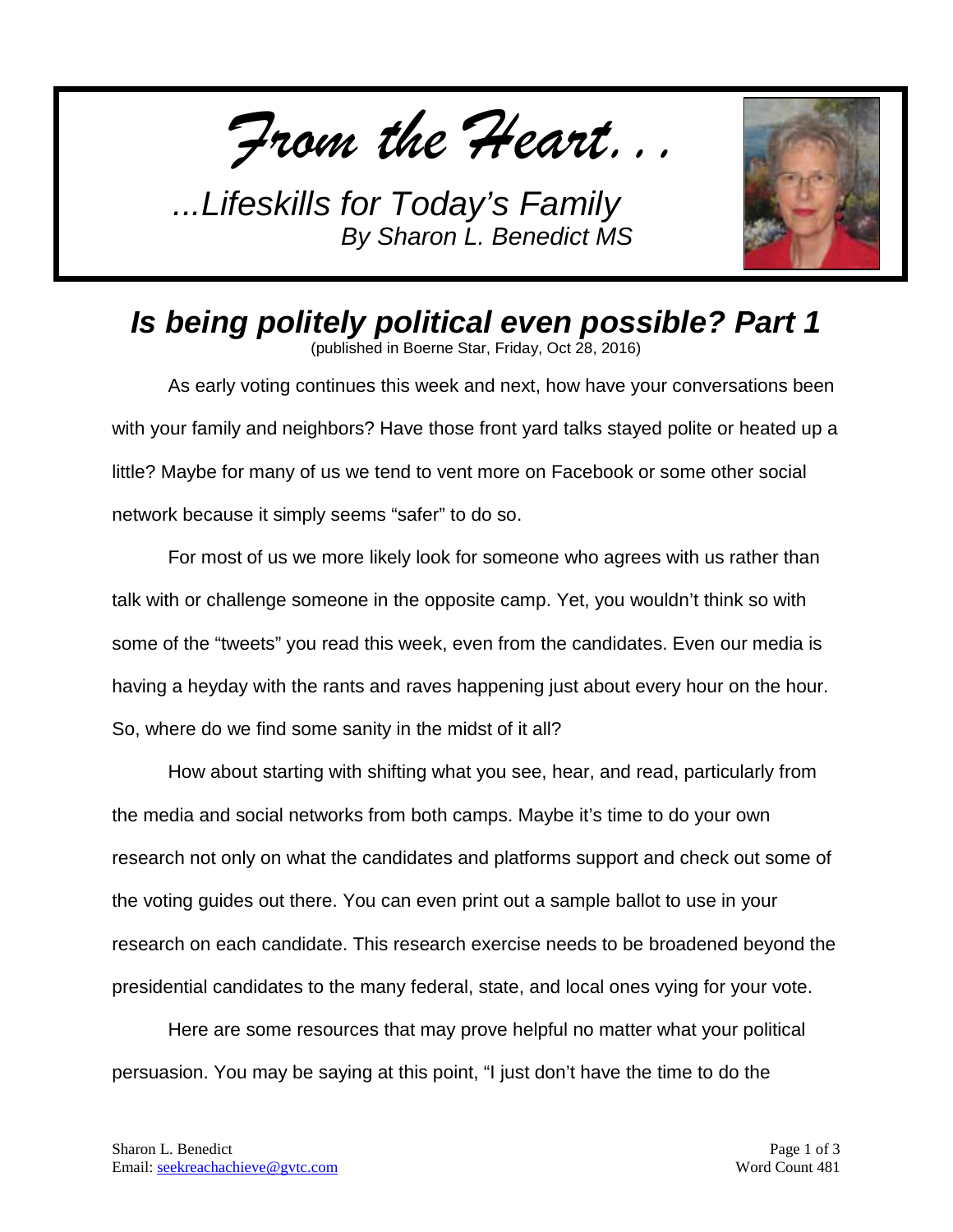research." A friend just told me that if I don't take the time to make a conscious,

informed decision by researching candidates, I will have absolutely nothing to complain about in future years. That is a sobering thought.

In part 2 next week, once you have done your research, let's take a really close look at the values and voice we hold dear. How do they match up to the candidates and platform? Why are we so surprised by the moral crisis in our nation?

## **RESOURCE LINKS:**

o Vote 411, League of Women Voters (research/compare candidates),

```
http://www.vote411.org/
```
- o Inside Gov (use filters for targeting candidates and issue), [http://presidential](http://presidential-candidates.insidegov.com/)[candidates.insidegov.com/](http://presidential-candidates.insidegov.com/)
- o Christian Coalition 2016 Voter Guide,<http://www.cc.org/voterguides>
- o Kendall County Republican Party, [http://www.kendallgoptx.com/,](http://www.kendallgoptx.com/) <http://www.kendallgoptx.com/2016-republican-candidates.html>
- o Texas Democratic Party, [www.txdemocrats.org](http://www.txdemocrats.org/)

Kendall County Democratic Party (scroll to Kendall County),

<http://www.txdemocrats.org/party/counties>

- o Libertarian Party of Texas, [www.lptexas.org](http://www.lptexas.org/)
- o Green Party of Texas, [www.txgreens.org](http://www.txgreens.org/)
- o Texas Tea Party, [www.texasteaparty.org;](http://www.texasteaparty.org/) [www.texasteapartypatriots.org](http://www.texasteapartypatriots.org/)
- o Kendall County General Election Information (including link to Sample Ballot to actually mark who you want to vote for and use as a reference for researching each